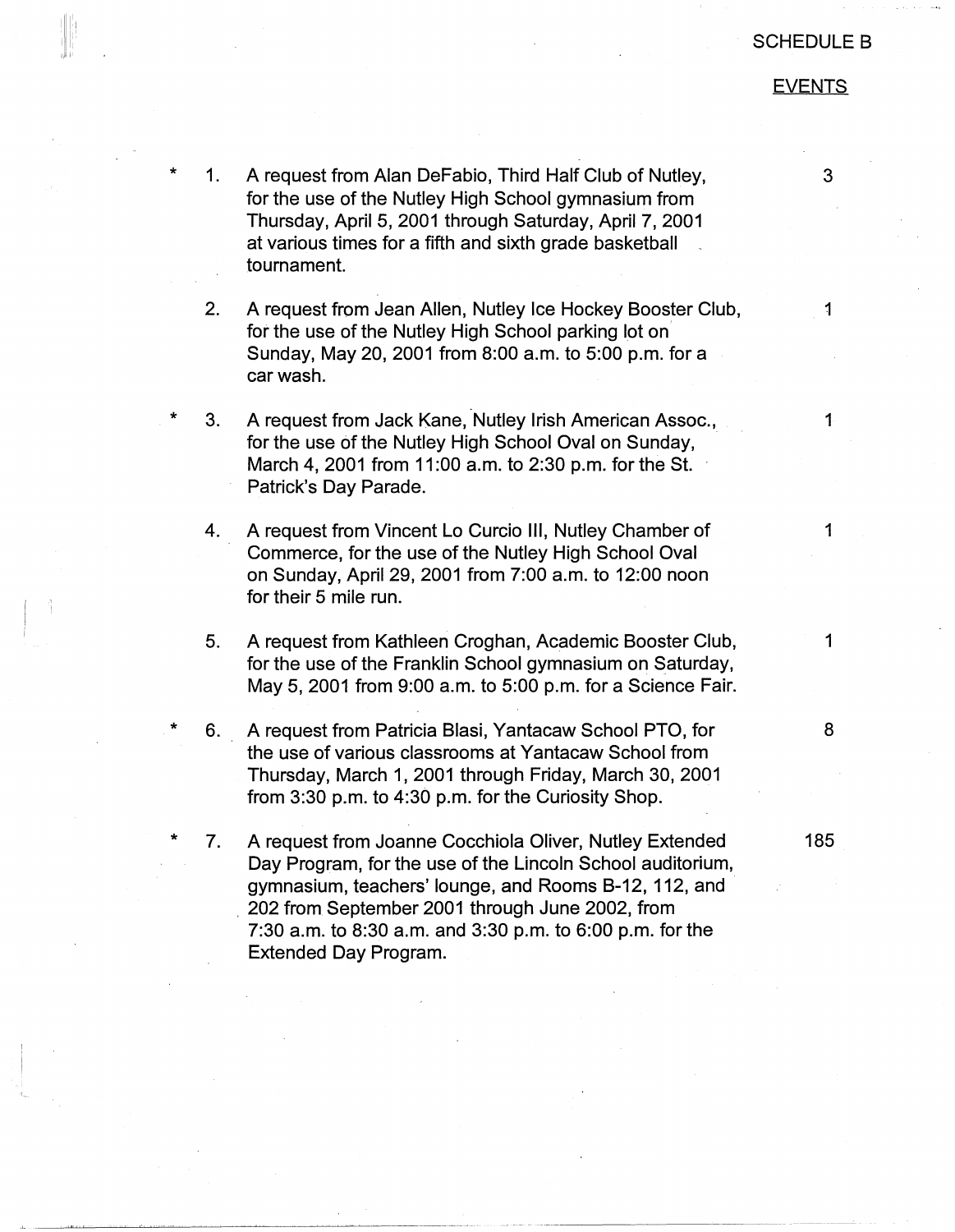## **EVENTS**

Day Program, for the use of the Radcliffe School multipurpose room, teachers' cafeteria, and Rooms 108 and Room 124 from September 2001 through June 2002, from 7:30 a.m. to 8:30 and 3:30 p.m. to 6:00 p.m. for the Extended Day Program. 9. A request from Joanne Cocchiola Oliver, Nutley Extended 185 Day Program, for the use of the Spring Garden School gymnasium, auditorium, art room, and Rooms 81,106,207, and 210 from September 2001 through June 2002, from 7:30 a.m. to 8:30 a.m. and 3:30 p.m. to 6:00 p.m. for the Extended Day Program. 10. A request from Joanne Cocchiola Oliver, Nutley Extended 185 Day Program, for the use of the Washington School gymnasium, auditorium, and Rooms 102 and 202 from September 2001 through June 2002, from 7:30 a.m. to 8:30 a.m. and 3:30 p.m. to 6:00 p.m. for the Extended Day Program. 11. A request from Joanne Cocchiola Oliver, Nutley Extended 185 Day Program, for the use of the Yantacaw School gymnasium, auditorium and Room 104 from September 2001 through June 2002, from 7:30 a.m. to 8:30 a.m. and 3:30 p.m. to 6:00 p.m. for the Extended Day Program. 12. A request from Joanne Cocchiola Oliver, Nutley Extended 49 Day Program, for the use of Lincoln School from Monday, June 25, 2001 through Friday, August 31, 2001 from 7:30 a.m. to 6:00. p.m. for the Extended Day Summer Program. 13. A request from Joanne Cocchiola Oliver, Nutley Extended 185 Day Program, for the use of any elementary school from September 2001 through June 2002, from 11 :20 a.m. to 3:20 p.m. for the Extended Day Kindergarten Program.

 $\parallel$  II .

8. A request from Joanne Cocchiola Oliver, Nutley Extended 185